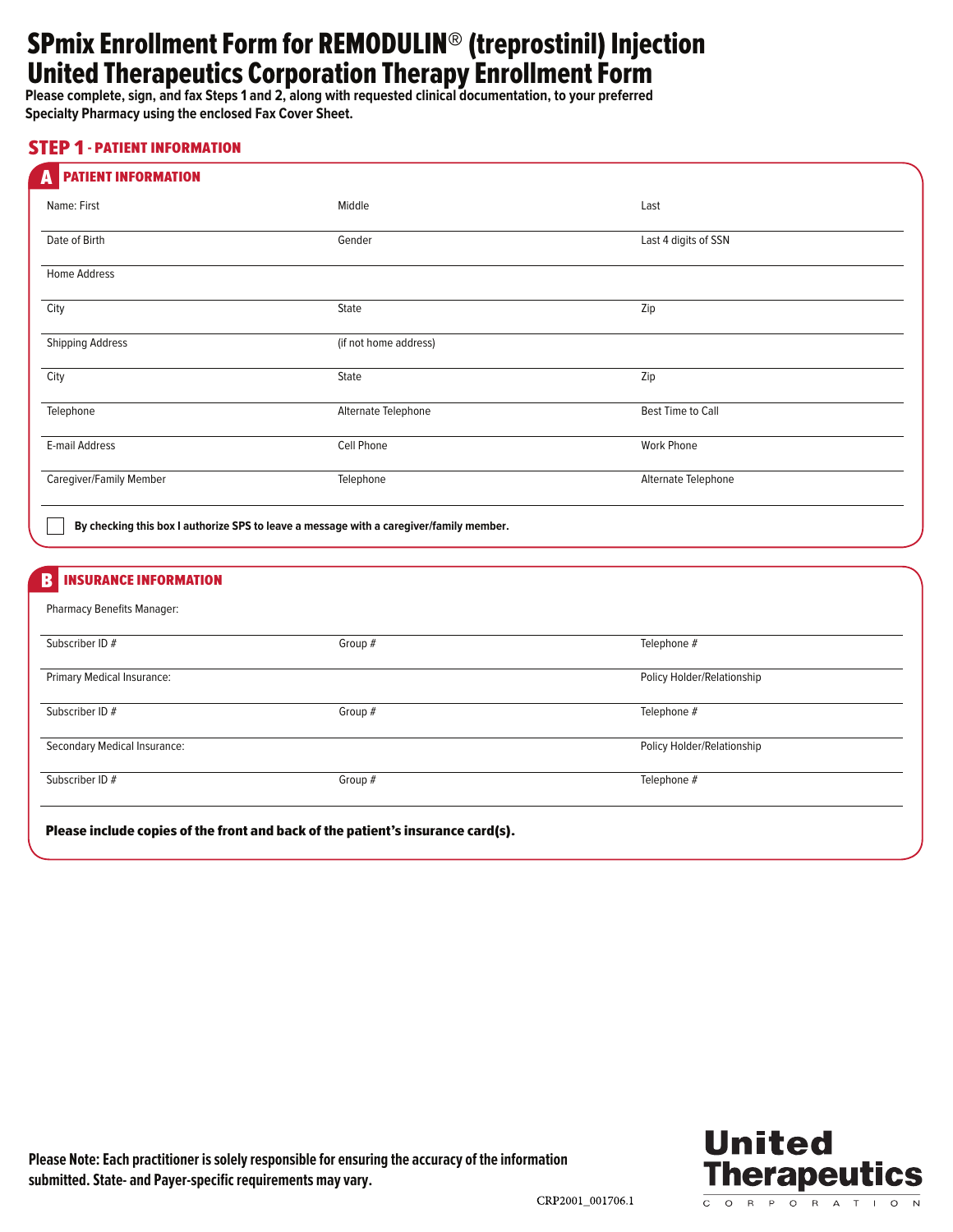## SPmix Enrollment Form for REMODULIN® (treprostinil) Injection United Therapeutics Corporation Therapy Enrollment Form

**Please complete, sign, and fax Steps 1 and 2, along with requested clinical documentation, to your preferred**

**Specialty Pharmacy using the enclosed Fax Cover Sheet.** 

Patient Name:

| <b>PRESCRIBER INFORMATION</b>                                                                                                                                                                                                                                                                                                                                                                                                                                                                                                                                                                                                                                                                                                                                                                                                                                                                                                                                                                                                                                                |                                                   |                             |                                                                                                                                                                    |                       |
|------------------------------------------------------------------------------------------------------------------------------------------------------------------------------------------------------------------------------------------------------------------------------------------------------------------------------------------------------------------------------------------------------------------------------------------------------------------------------------------------------------------------------------------------------------------------------------------------------------------------------------------------------------------------------------------------------------------------------------------------------------------------------------------------------------------------------------------------------------------------------------------------------------------------------------------------------------------------------------------------------------------------------------------------------------------------------|---------------------------------------------------|-----------------------------|--------------------------------------------------------------------------------------------------------------------------------------------------------------------|-----------------------|
| <b>Prescriber Name: First</b>                                                                                                                                                                                                                                                                                                                                                                                                                                                                                                                                                                                                                                                                                                                                                                                                                                                                                                                                                                                                                                                | Last                                              |                             |                                                                                                                                                                    |                       |
| NPI#                                                                                                                                                                                                                                                                                                                                                                                                                                                                                                                                                                                                                                                                                                                                                                                                                                                                                                                                                                                                                                                                         | State License #                                   |                             |                                                                                                                                                                    |                       |
| <b>Facility Name</b>                                                                                                                                                                                                                                                                                                                                                                                                                                                                                                                                                                                                                                                                                                                                                                                                                                                                                                                                                                                                                                                         |                                                   |                             | TIN#                                                                                                                                                               |                       |
| Address                                                                                                                                                                                                                                                                                                                                                                                                                                                                                                                                                                                                                                                                                                                                                                                                                                                                                                                                                                                                                                                                      | City                                              |                             | State                                                                                                                                                              | $\Box$ <sup>Zip</sup> |
| Telephone                                                                                                                                                                                                                                                                                                                                                                                                                                                                                                                                                                                                                                                                                                                                                                                                                                                                                                                                                                                                                                                                    |                                                   |                             | Fax                                                                                                                                                                |                       |
| E-mail Address                                                                                                                                                                                                                                                                                                                                                                                                                                                                                                                                                                                                                                                                                                                                                                                                                                                                                                                                                                                                                                                               | <b>Preferred Method of Communication</b>          |                             |                                                                                                                                                                    |                       |
| <b>MEDICAL INFORMATION / PATIENT EVALUATION</b>                                                                                                                                                                                                                                                                                                                                                                                                                                                                                                                                                                                                                                                                                                                                                                                                                                                                                                                                                                                                                              |                                                   |                             |                                                                                                                                                                    |                       |
| Diagnosis - The following ICD-10 codes do not suggest approval, coverage or reimbursement for specific uses or indications                                                                                                                                                                                                                                                                                                                                                                                                                                                                                                                                                                                                                                                                                                                                                                                                                                                                                                                                                   |                                                   |                             |                                                                                                                                                                    |                       |
| ICD-10 I27.0 Primary pulmonary hypertension<br>diopathic PAH<br>Heritable PAH                                                                                                                                                                                                                                                                                                                                                                                                                                                                                                                                                                                                                                                                                                                                                                                                                                                                                                                                                                                                | Connective tissue disease<br>Drugs/Toxins induced | $\Box$ hiv                  | IDC-10 127.21 Other chronic pulmonary heart diseases: pulmonary arterial hypertension, secondary<br>Congenital Heart Disease   Portal Hypertension<br>Other $\_\_$ | Other ICD-10          |
| $\Box$ Yes $\Box$ No If yes<br>Allergies                                                                                                                                                                                                                                                                                                                                                                                                                                                                                                                                                                                                                                                                                                                                                                                                                                                                                                                                                                                                                                     | Weight ______________                             | kg/lb                       | $Height \_$<br><b>Diabetic</b>                                                                                                                                     | □ Yes<br>$\Box$ No    |
|                                                                                                                                                                                                                                                                                                                                                                                                                                                                                                                                                                                                                                                                                                                                                                                                                                                                                                                                                                                                                                                                              |                                                   |                             |                                                                                                                                                                    |                       |
| Е<br><b>PRESCRIPTION INFORMATION</b>                                                                                                                                                                                                                                                                                                                                                                                                                                                                                                                                                                                                                                                                                                                                                                                                                                                                                                                                                                                                                                         |                                                   |                             |                                                                                                                                                                    |                       |
| REMODULIN <sup>®</sup> (treprostinil) Injection                                                                                                                                                                                                                                                                                                                                                                                                                                                                                                                                                                                                                                                                                                                                                                                                                                                                                                                                                                                                                              |                                                   |                             |                                                                                                                                                                    |                       |
| $\Box$ <sub>1 mg/mL</sub> (20-mL vial)<br><b>Vial concentration:</b>                                                                                                                                                                                                                                                                                                                                                                                                                                                                                                                                                                                                                                                                                                                                                                                                                                                                                                                                                                                                         | $L_{2.5 \text{ mg/mL (20-mL vial)}}$              | $\Box$ 5 mg/mL (20-mL vial) | $\Box$ <sub>10 mg/mL (20-mL vial)</sub>                                                                                                                            |                       |
|                                                                                                                                                                                                                                                                                                                                                                                                                                                                                                                                                                                                                                                                                                                                                                                                                                                                                                                                                                                                                                                                              | Patient dosing weight: ____________               | $\Box$ ka $\Box$ lb         |                                                                                                                                                                    |                       |
|                                                                                                                                                                                                                                                                                                                                                                                                                                                                                                                                                                                                                                                                                                                                                                                                                                                                                                                                                                                                                                                                              |                                                   |                             |                                                                                                                                                                    |                       |
|                                                                                                                                                                                                                                                                                                                                                                                                                                                                                                                                                                                                                                                                                                                                                                                                                                                                                                                                                                                                                                                                              |                                                   |                             |                                                                                                                                                                    |                       |
|                                                                                                                                                                                                                                                                                                                                                                                                                                                                                                                                                                                                                                                                                                                                                                                                                                                                                                                                                                                                                                                                              |                                                   |                             |                                                                                                                                                                    |                       |
| Refills 1 year or _________<br><b>Diluent:</b> Remodulin <sup>®</sup> Sterile Diluent for Injection<br>Infusion Type $\Box$ Intravenous continuous infusion<br><b>Dosing and Titration Instructions</b><br>For Remodulin dosing and titration information, please see the Dosage and Administration section of the Prescribing Information.                                                                                                                                                                                                                                                                                                                                                                                                                                                                                                                                                                                                                                                                                                                                  |                                                   |                             |                                                                                                                                                                    |                       |
| Specify Current Dose: Concentration: Concentration: Pump rate:                                                                                                                                                                                                                                                                                                                                                                                                                                                                                                                                                                                                                                                                                                                                                                                                                                                                                                                                                                                                               |                                                   |                             |                                                                                                                                                                    |                       |
| · Dispense 1 week of Remodulin (treprostinil) premixed cassettes containing prescribed concentration (compounded by specialty pharmacy per USP 797 guidelines), ancillary<br>supplies, and medical equipment necessary to administer medication. Cassette to be changed 48 hours after infusion start or as directed.                                                                                                                                                                                                                                                                                                                                                                                                                                                                                                                                                                                                                                                                                                                                                        |                                                   |                             |                                                                                                                                                                    |                       |
| administer for emergency supply.                                                                                                                                                                                                                                                                                                                                                                                                                                                                                                                                                                                                                                                                                                                                                                                                                                                                                                                                                                                                                                             |                                                   |                             |                                                                                                                                                                    |                       |
|                                                                                                                                                                                                                                                                                                                                                                                                                                                                                                                                                                                                                                                                                                                                                                                                                                                                                                                                                                                                                                                                              |                                                   |                             |                                                                                                                                                                    |                       |
|                                                                                                                                                                                                                                                                                                                                                                                                                                                                                                                                                                                                                                                                                                                                                                                                                                                                                                                                                                                                                                                                              |                                                   |                             |                                                                                                                                                                    |                       |
|                                                                                                                                                                                                                                                                                                                                                                                                                                                                                                                                                                                                                                                                                                                                                                                                                                                                                                                                                                                                                                                                              | □ Dressing change every - days                    | Per IV standard of care     |                                                                                                                                                                    |                       |
| □ 2 CADD-Legacy <sup>®</sup> Pumps                                                                                                                                                                                                                                                                                                                                                                                                                                                                                                                                                                                                                                                                                                                                                                                                                                                                                                                                                                                                                                           |                                                   |                             |                                                                                                                                                                    |                       |
| quarterly or $\Box$ every 6 months                                                                                                                                                                                                                                                                                                                                                                                                                                                                                                                                                                                                                                                                                                                                                                                                                                                                                                                                                                                                                                           |                                                   |                             |                                                                                                                                                                    |                       |
|                                                                                                                                                                                                                                                                                                                                                                                                                                                                                                                                                                                                                                                                                                                                                                                                                                                                                                                                                                                                                                                                              |                                                   |                             |                                                                                                                                                                    |                       |
| • Dispense 1 week of Remodulin (treprostinil) for emergency supply, and quantity sufficient of prescribed diluent, syringes, needles, and any other necessary supplies to mix and<br>. Dispense teaching kits (diluent, syringes, needles, and any other necessary supplies to mix and assess patient's mixing skills). Quantity: up to 4 kits per quarter and refill ×1 year.<br>• Dispense 1-month of needles, syringes, ancillary supplies, and medical equipment necessary to administer medication.<br><b>Central venous catheter care:</b><br><b>Pumps:</b><br>RN visits to provide assessment and education on administration, dosing, titration and transitioning to pre-mix cassettes with the use of teaching kits<br>The Prescriber is to comply with his/her state specific prescription requirements such as e-prescribing, state specific prescription form, fax language, etc. Non-compliance with<br>state specific requirements could result in outreach to the Prescriber.<br><b>PRESCRIBER SIGNATURE: PRESCRIPTION AND STATEMENT OF MEDICAL NECESSITY</b> |                                                   |                             |                                                                                                                                                                    |                       |
|                                                                                                                                                                                                                                                                                                                                                                                                                                                                                                                                                                                                                                                                                                                                                                                                                                                                                                                                                                                                                                                                              |                                                   |                             |                                                                                                                                                                    |                       |
|                                                                                                                                                                                                                                                                                                                                                                                                                                                                                                                                                                                                                                                                                                                                                                                                                                                                                                                                                                                                                                                                              |                                                   |                             |                                                                                                                                                                    |                       |
|                                                                                                                                                                                                                                                                                                                                                                                                                                                                                                                                                                                                                                                                                                                                                                                                                                                                                                                                                                                                                                                                              |                                                   |                             |                                                                                                                                                                    | Date $\_\_$           |
|                                                                                                                                                                                                                                                                                                                                                                                                                                                                                                                                                                                                                                                                                                                                                                                                                                                                                                                                                                                                                                                                              | <b>Dispense as Written</b>                        |                             | <b>Substitution Allowed</b>                                                                                                                                        |                       |
| I certify that the pulmonary arterial hypertension therapy ordered above is medically necessary and that I am personally supervising the care of this patient who has been on<br>Remodulin IV for the past 3 months and a steady dose for at least 1 month. I authorize United Therapeutics Corporation, its affiliates, agents, and contractors (collectively,<br>United Therapeutics) to act on my behalf for the limited purposes of transmitting this prescription to the appropriate pharmacy designated by the patient utilizing their benefit plan.<br>PHYSICIAN SIGNATURE REQUIRED TO VALIDATE PRESCRIPTIONS.<br>Physician's signature _<br>(Physician attests this is his/her legal signature. NO STAMPS.) PRESCRIPTIONS MUST BE FAXED.<br>Remodulin is a registered trademark of United Therapeutics Corporation.                                                                                                                                                                                                                                                  |                                                   |                             |                                                                                                                                                                    |                       |